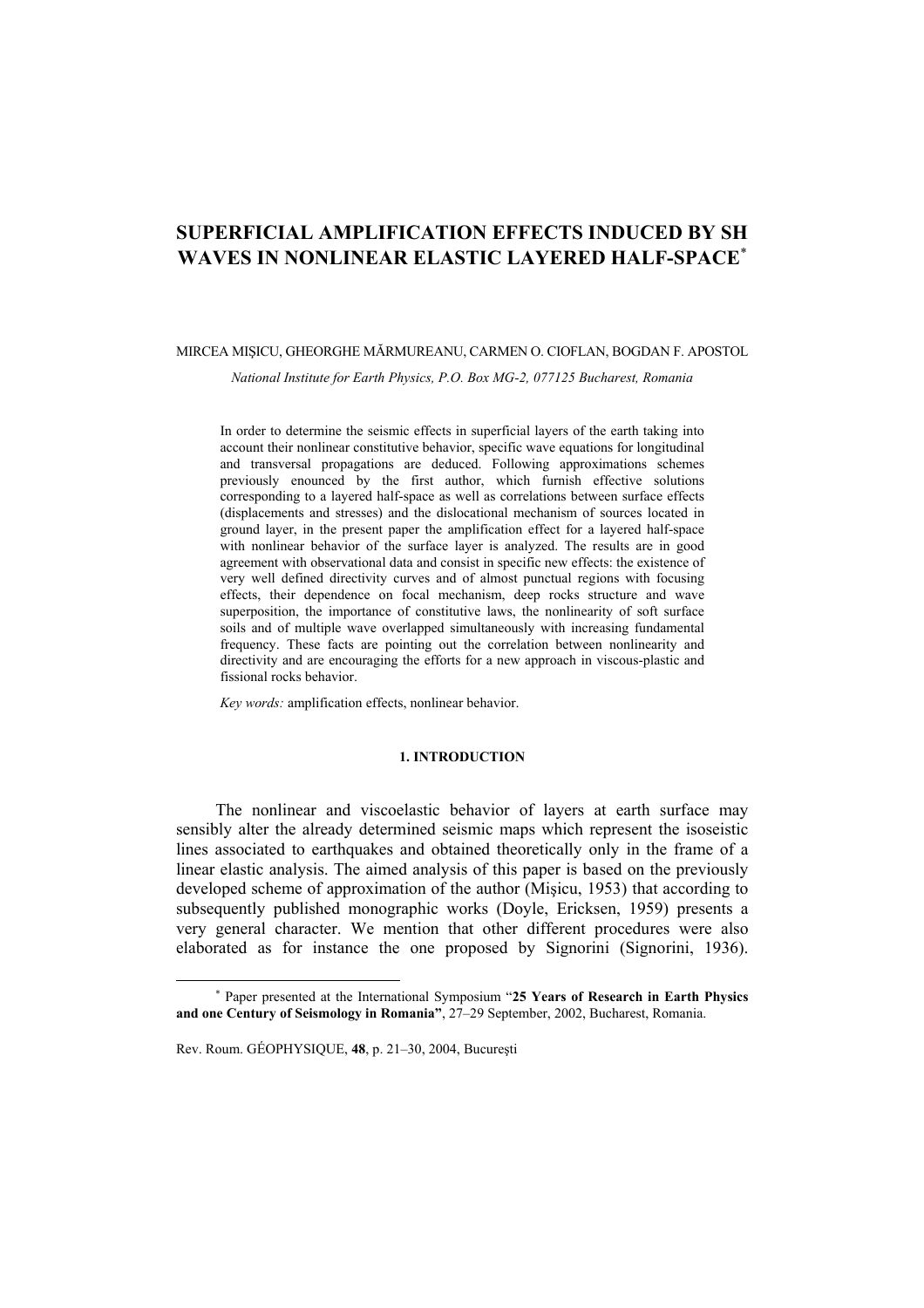Accordingly, the corresponding corrections regard the intensity of seismic effects as well as the associated distribution and directivity. We resort to the following constitutive and dynamic equations

$$
\sigma_{ij} = \delta_{ij} \lambda(\theta)\theta + 2\mu(\gamma)\varepsilon_{ij}, \sigma_{ij,j} = \rho \ddot{u}_i, \qquad (1)
$$

where  $\theta = \varepsilon_{ii}$  is the dilatation,  $\varepsilon_{ij} = \frac{1}{2} (u_{i,j} + u_{j,i} + u_{k,i} u_{k,j})$  is the strain tensor,  $u_i$  are

the (Cartesian) components of the deformation vector  $(u_{i,j} = \frac{\partial u_i}{\partial x_i},$ *j*  $i,j = \frac{\partial u_i}{\partial x_j}$  $u_{ij} = \frac{\partial u}{\partial x}$ ∂  $=\frac{\partial u_i}{\partial \rho}$ , *i*,*j*=*l*,2,3),

 $\gamma = \sqrt{\varepsilon^{D}_{ij} \varepsilon^{D}_{ij}}$  is the second-order invariant of the strain deviator,  $\varepsilon^{D}{}_{ij} = \varepsilon_{ij} - \frac{1}{3} \delta_{ij} \theta$  $= \varepsilon_{ii} - \frac{1}{2} \delta_{ii} \theta$ ,  $\rho$  is the density and  $\sigma_{ij}$  is the stress tensor. Accordingly, the second equation from (1) becomes

$$
(\lambda + \mu)\theta_{i} + \mu(\Delta u_{i} + u_{k,i}\Delta u_{k} + u_{k,j}u_{k,j}) + \lambda_{i}\theta + \mu_{j}(u_{i,j} + u_{j,i} + u_{k,i}u_{k,j}) =
$$
  
=  $\rho \ddot{u}_{i}$ ; where  $\Delta = \nabla^{2} = \sum_{i} \frac{\partial^{2}}{\partial x_{i}^{2}}$ ; (2)

The coefficients  $\lambda$  and  $\mu$  are assumed to be polynomials of, respectively, dilatation and second order invariant of strain

$$
\lambda(\theta) = \sum_{n=0}^{2} \lambda_n \theta^n, \quad \mu(\gamma) = \sum_{n=0}^{2} \mu_n (-\gamma)^n \tag{3}
$$

A more general Ansatz consists in the assumption that the considered moduli are function of both invariants  $\theta$ ,γ. We also account for the distortion function and the rotation

$$
u_{i,j} = \varepsilon_{ij} - \omega_{ij} - \frac{1}{2} u_{k,i} u_{k,j}, \omega_{ij} = \frac{1}{2} (u_{j,i} - u_{i,j})
$$
(4)

The replacement of the stress tensor furnished by the first equation from (1) into the second one leads to the differential equation of motion

$$
(\lambda_0 + \mu_0)\theta_{1,i} + \mu_0 \Delta u_{1i} = \rho \ddot{u}_{1i},
$$
  

$$
(\lambda_0 + \mu_0)\theta_{2,i} + \mu_0 \Delta u_{2i} + E_{2i} = \rho \ddot{u}_{2i}
$$
  

$$
(\lambda_0 + \mu_0)\theta_{3,i} + \mu_0 \Delta u_{3i} + E_{3i} = \rho \ddot{u}_{3i},...
$$
 (5)

in which occur the terms (the moduli  $\lambda_n$ ,  $\mu_n$  being assumed constant)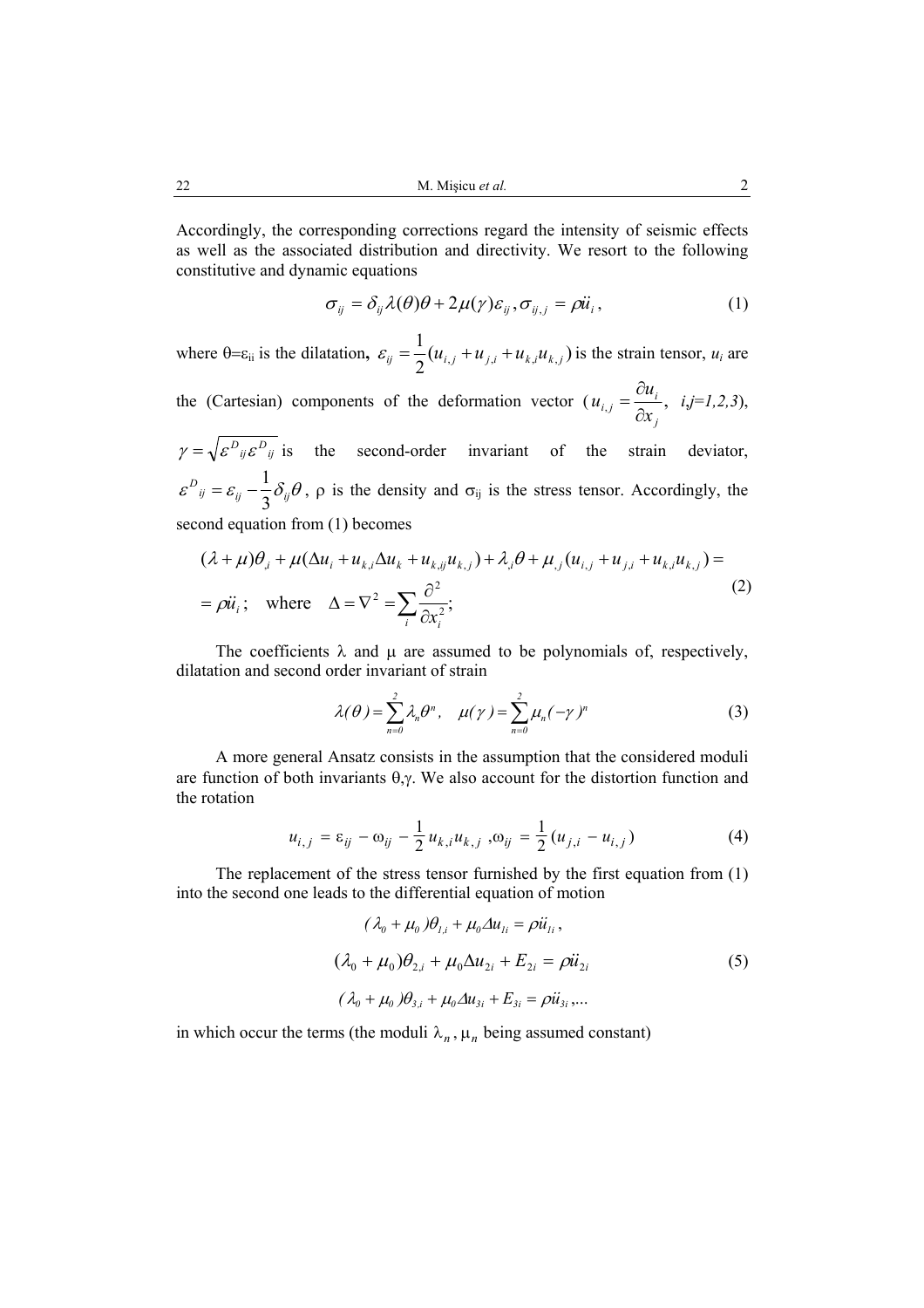$$
E_{2i} = (\lambda_i \theta_i + \mu_i \gamma_i) \theta_{1,i} + \mu_0 (u_{1k,i} \Delta u_{1k} + u_{1k,ij} u_{1k,j}) + \mu_1 \gamma_i \Delta u_{1i}
$$
  
+  $\mu_i \gamma_{1,j} (u_{1i,j} + u_{1j,i})$   

$$
E_{3i} = (\lambda_i \theta_i + \mu_i \gamma_i) \theta_{2,i} + (\lambda_i \theta_2 + \lambda_2 \theta_i^2 + \mu_i \gamma_2 + \mu_2 \gamma_i^2) \theta_{1,i} + \mu_0 (u_{1k,i} \Delta u_{2k} + u_{2k,i} \Delta u_{1k} + u_{1k,ij} u_{2k,j} + u_{2k,ij} u_{1k,j}) + \mu_i \gamma_i (\Delta u_{2i} + u_{1k,i} \Delta u_{1k} + u_{1k,ij} \Delta u_{1k,j}) + (\mu_i \gamma_2 + \mu_2 \gamma_i^2) \Delta u_{1i} + \mu_i \gamma_{1,j} (u_{2i,j} + u_{2j,i} + u_{1k,i} u_{1k,j}) + (\mu_i \gamma_{2,j} + 2 \mu_2 \gamma_1 \gamma_{2,j}) (u_{1i,j} + u_{1j,i})
$$
 (6)

## **2. APPROXIMATE SOLUTIONS OF WAVE EQUATIONS**

Following the approximation schemes exposed in Mişicu (1953) and Signorini (1936) we consider the following expansions

$$
u_i = \sum_{n=1,2,...} e^n u_{ni}
$$
 (7)

*e* being a small parameter (<1). Consequently, the dilatation and strain invariant may be *n* expanded as follows:

$$
\theta = \sum_{n=1,...} e^n \theta_n, \gamma = \sqrt{\sum_{m,n=1,2,...} e^{m+n} \gamma_{mn}^2}
$$
  
\n
$$
\theta_n = u_{ni,i}, \gamma_{mn} = \sqrt{\varepsilon_{mij} \varepsilon_{nij}} = \sqrt{\varepsilon_{m11} \varepsilon_{n11} + ... + 2\varepsilon_{m12} \varepsilon_{n12} + ...}
$$
\n(8)

fact which involves the additional developments for elastic moduli

$$
\lambda = \lambda_0 + e\lambda_1 \theta_1 + e^2 (\lambda_1 \theta_2 + \lambda_2 \theta_1^2) +
$$
  
\n
$$
e^3 [\lambda_2 2\theta_1 \theta_2 + \lambda_3 (3\theta_1^2 \theta_2 + \theta_1^3)] +
$$
  
\n
$$
e^4 [\lambda_2 (\theta_2^2 + 2\theta_3 \theta_1) + \lambda_4 (\theta_1^4 + 6\theta_1^3 \theta_2)] + ...
$$
\n(9)

and

$$
\gamma = e\gamma_{11}\sqrt{1+2G}.
$$
  
\n
$$
G = e(\frac{\gamma_{12}}{\gamma_{11}})^2 + e^2[(\frac{\gamma_{13}}{\gamma_{11}})^2 + \frac{1}{2}(\frac{\gamma_{22}}{\gamma_{11}})^2] + ...
$$
\n(10)

the last one being approximated for  $G < 1$  by the function

$$
\gamma \cong e\gamma_{11}(1+G)+\ldots = \sum_{n=1,2,\ldots} e^n \gamma_n \tag{11}
$$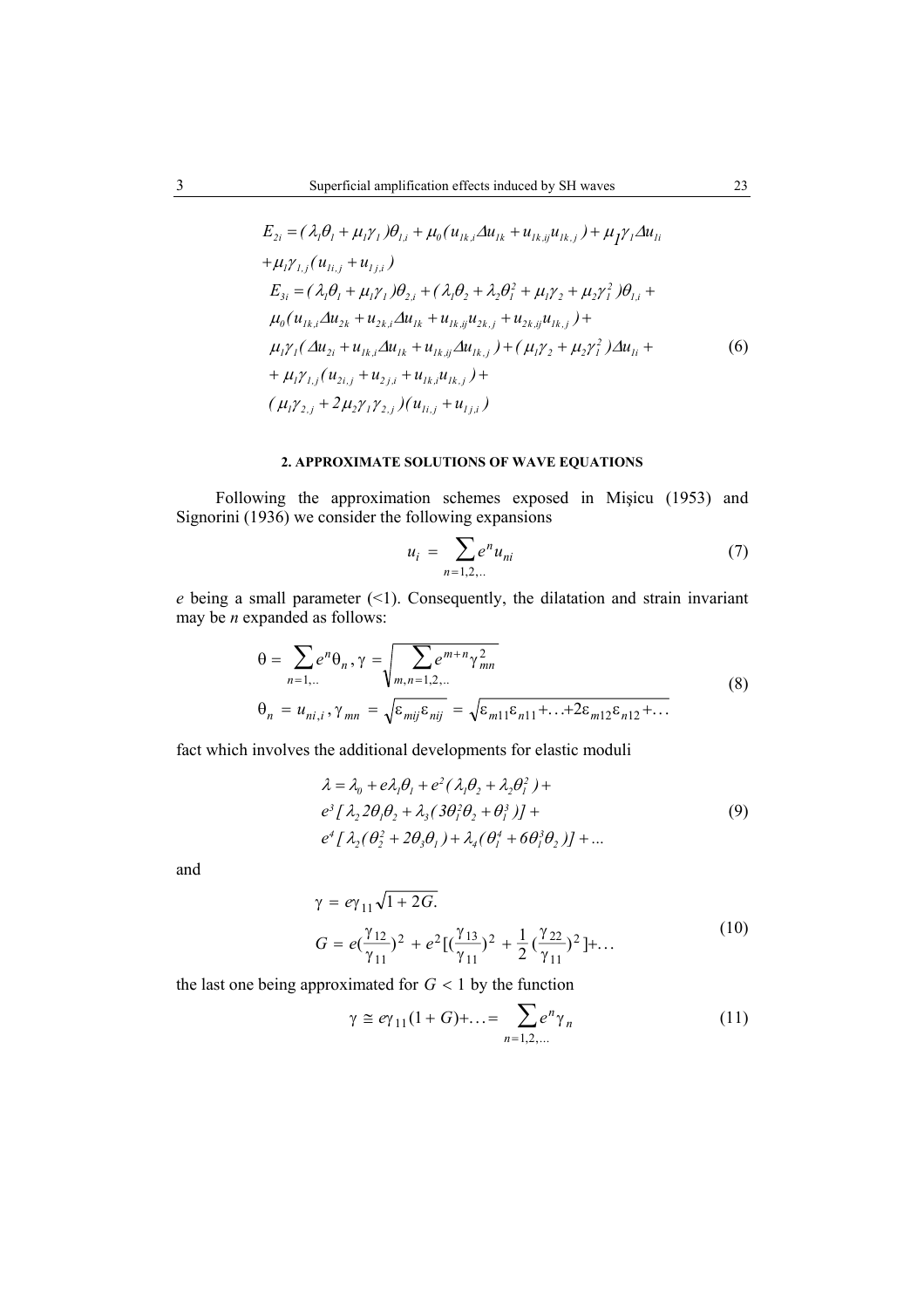for  $\gamma_1 = \gamma_{11}, \gamma_2 = \gamma_{11} (\gamma_{12} / \gamma_{11})^2, ...$ 

Accordingly the associated approximated differential equations which may be derived by identifying terms of identical order (Mişicu, in press) were obtained from the equations for dilatational and rotational waves

$$
(\lambda_0 + 2\mu_0)\Delta\theta_1 = \rho\ddot{\theta}_1
$$
  

$$
(\lambda_0 + 2\mu_0)\Delta\theta_2 + \Theta_2 = \rho\ddot{u}_{2i}, (\lambda_0 + 2\mu_0)\Delta\theta_3 + \Theta_3 = \rho\ddot{\theta}_3,...
$$
 (12)

and

$$
\mu_0 \Delta \omega_{1ij} = \rho \ddot{\omega}_{1ij}, \mu_0 \Delta \omega_{2ij} + \Omega_{2ij} = \rho \ddot{\omega}_{2ij}, \mu_0 \Delta \omega_{3ij} + \Omega_{3ij} = \rho \ddot{\omega}_{3ij}, \qquad (13)
$$

for

$$
\Theta_2 = E_{2i,i}, \Theta_3 = E_{3i,i},
$$
  
\n
$$
\Omega_{2ij} = \frac{1}{2} (E_{2j,i} - E_{2i,j}), \Omega_{3ij} = \frac{1}{2} (E_{3j,i} - E_{3i,j})
$$
\n(14)

#### **3. GENERAL NONLINEAR SH PLANE WAVES OF THE FIRST APPROXIMATION**

Making use of the linear solutions of the first equation given by (13), which correspond to *SH* waves satisfying the conditions  $u_{11} = u_{13} = 0, u_{12} \neq 0$ , we get  $\omega_{123} = -u_{12,3}/2$ ,  $\omega_{112} = u_{12,1}/2$ ,  $\omega_{131} = 0$  so that the equation reduces to:  $\Delta u_{12} - \beta^{-2} u_{12} = 0$  where  $\beta^2 = \mu_0 / \rho$ . This equation admits the solution:

$$
u_{12} = e^{i\xi} [u^{\dagger} e^{i\zeta} + u^{\dagger} e^{-i\zeta}], (\xi = \omega t - kx \sin f, \zeta = kz \cos f) \tag{15}
$$

Here  $k = \omega / \beta$ , *f* is the incidence angle between the normal to the waves front and the vertical axis and *u*' and *u*" are the coefficients of the linear solutions. We denote by  $c = \beta / \sin f$  the horizontal phase velocity. The corresponding deviatoric invariant is

$$
\gamma_1 = \sqrt{\frac{1}{4} (u_{12,1}^2 + u_{12,3}^2)} =
$$
\n
$$
= \frac{ik}{2} e^{i\xi} \sqrt{(u''e^{i\xi} + u'e^{-i\xi})^2 \sin^2 f + (u''e^{i\xi} - u'e^{-i\xi})^2 \cos^2 f}
$$
\n(16)

If the waves front includes only ascendent components ( $u' \equiv 0$ ) then:

$$
\gamma_1 \cong \frac{ik}{2} e^{i(\xi + \varsigma)} u'' \tag{17}
$$

whereas for the descendent one  $(u'' = 0)$ :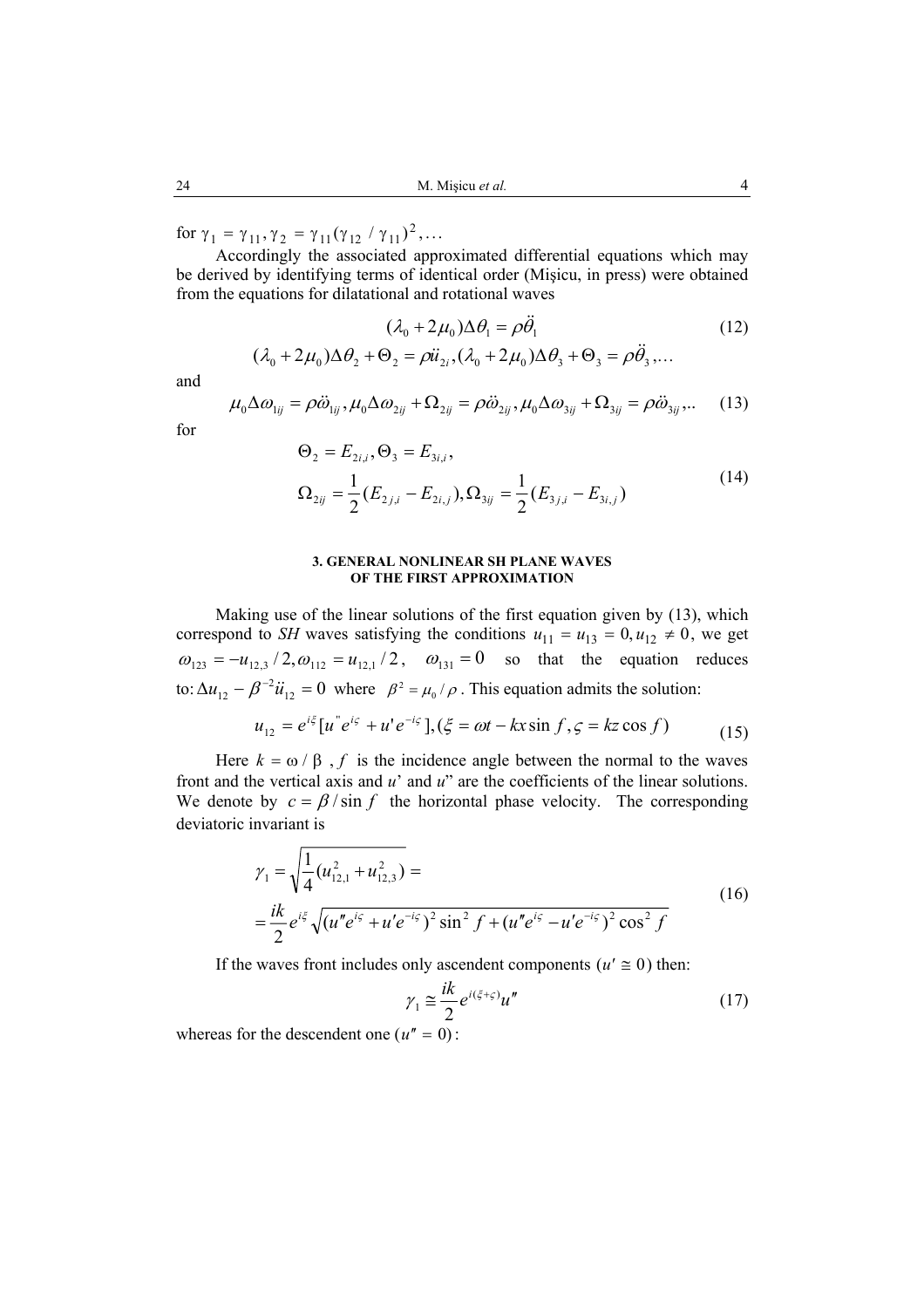$$
\gamma_1 \cong \frac{ik}{2} e^{i(\xi - \varsigma)} u'
$$
\n(18)

For an angle  $f \equiv 0$ ,  $\pi$  relation (16) becomes:

$$
\gamma_1 = \frac{ik}{2} e^{i\xi} (u'' e^{i\xi} - u' e^{-i\xi}) \cos f \tag{19}
$$

and for  $f \equiv \frac{\pi}{2}$ :

$$
\gamma_1 = \frac{ik}{2} e^{i\xi} (u'' e^{i\xi} + u' e^{-i\xi}) \sin f \tag{20}
$$

We stress together the listed relations as:

$$
\gamma_1 = \frac{ik}{2} e^{i\xi} \left( au'' e^{i\varsigma} + bu'e^{-i\varsigma} \right) \tag{21}
$$

We observe that this relation may be regarded as an independent definition of the invariant which occurs in the constitutive equations and not as an approximated quantity. In this sense the respective fitness has to be checked directly with the experimental data. Besides we also stress the fact that the last relation appears as valid for the above mentioned cases, *i.e.* for regions where only ascendent or descendent waves are important or for front orientations horizontal or vertical. More complete approximations may be yielded as follows. Relation (16) may be put under the form

$$
\gamma = \frac{ik}{2} e^{i(\xi + \zeta)} u'' \sqrt{1 + e^{-4i\zeta} \left(\frac{u'}{u''}\right)^2 - 2e^{-2i\zeta} \frac{u'}{u''}} \cos 2f
$$
 (22)

which emphasizes the fact that in regions where  $u' \ll u''$  (with predominant ascendent waves) we have

$$
\gamma \approx \frac{ik}{2} e^{i\xi} u'' \left( 1 + \frac{e^{-3i\zeta}}{2} \left( \frac{u'}{u''} \right)^2 - e^{-i\zeta} \frac{u'}{u''} \cos 2f \right)
$$
(23)

Analogously for  $u'>> u''$  follows the approximation

$$
\gamma \approx \frac{ik}{2} e^{i\xi} u' \left( 1 + \frac{e^{3i\zeta}}{2} \left( \frac{u''}{u'} \right)^2 - e^{i\zeta} \frac{u''}{u'} \cos 2f \right)
$$

From the applicative point of view ascendent waves correspond to incipient fronts arriving for instance at the earth surface and descendent ones to final fronts after refractions and reflexions at the same surface. Hence we get from the first relation from (6) in the case of purely transversal waves the expressions corresponding to the invariant (16)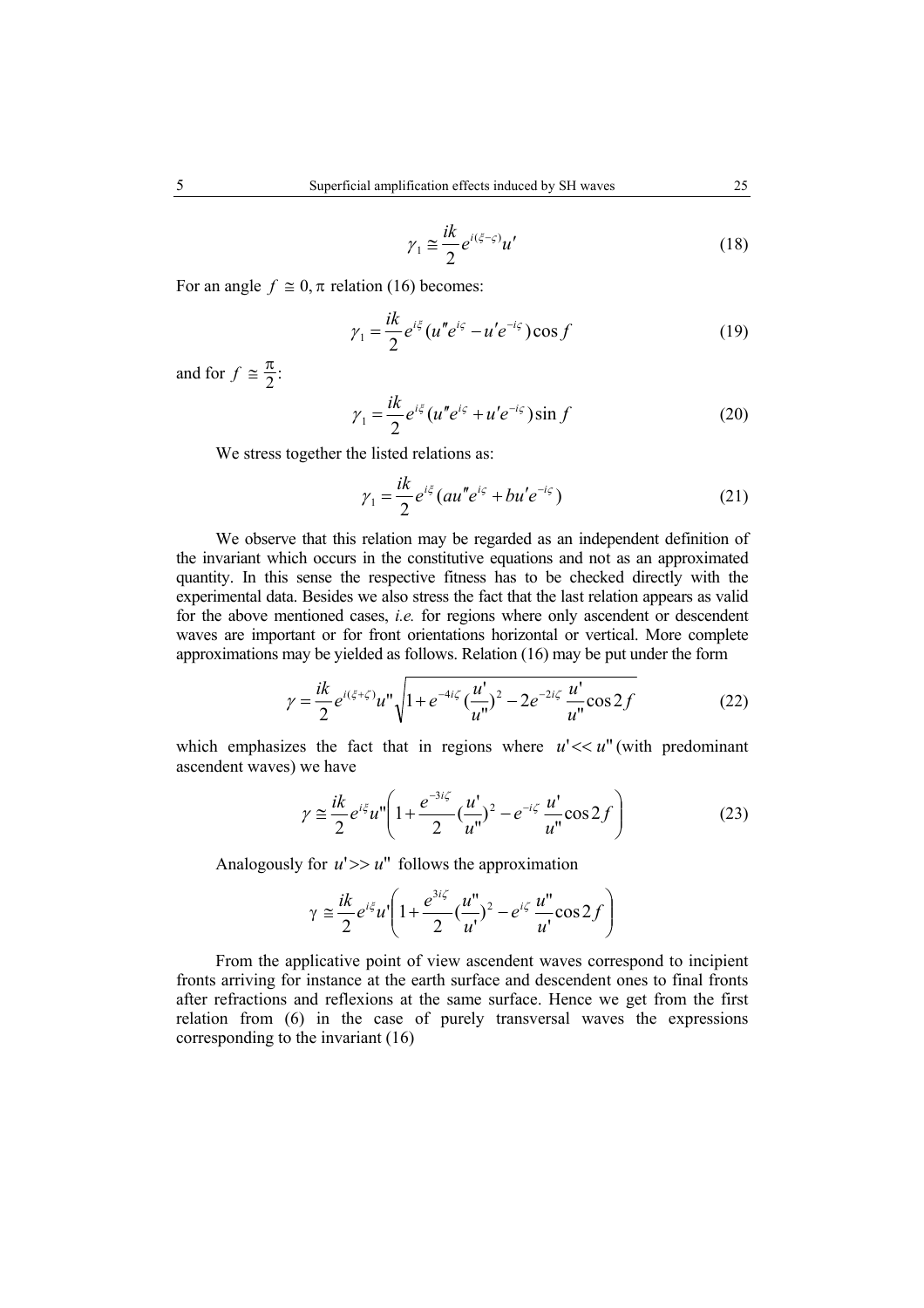$$
E_{21} = \mu_0[u_{12,1}\Delta u_{12} + u_{12,11}u_{12,1} + u_{12,13}u_{12,13}] =
$$
  
\n
$$
2i\mu_0 k^3 e^{2i\xi} \sin f \cdot [u''^2 e^{2i\xi} + u'^2 e^{-2i\xi} + 2u''u' \sin^2 f]
$$
  
\n
$$
E_{22} = \mu_1[\gamma_1 \Delta u_{12} + \gamma_{1,1}u_{12,1} + \gamma_{1,3}u_{12,3}] =
$$
  
\n
$$
i\mu_1 k^3 e^{2i\xi} [au''^2 e^{2i\xi} + bu'^2 e^{-2i\xi} + (a+b)u''u' \sin^2 f]
$$
  
\n
$$
E_{23} = \mu_0[u_{12,3}\Delta u_{12} + u_{12,31}u_{12,1} + u_{12,33}u_{12,3}] =
$$
  
\n
$$
-2i\mu_0 k^3 e^{2i\xi} \cos f \cdot [u''^2 e^{2i\xi} - u'^2 e^{-2i\xi}]
$$

Meanwhile the rotational terms from (14) become

$$
\Omega_{212} = \mu_1 k^4 e^{2i\xi} \sin f [au''^2 e^{2i\zeta} + bu'^2 e^{-2i\zeta} + (a+b)u''u' \sin^2 f]
$$
  
\n
$$
\Omega_{223} = \mu_1 k^4 e^{2i\xi} \cos f [au''^2 e^{2i\zeta} - bu'^2 e^{-2i\zeta} ], \ \Omega_{231} = 0,
$$
\n(25)

for the wave equations from (13)

$$
\mu_0 \Delta \omega_{212} + \Omega_{212} = \rho \ddot{\omega}_{212}, \mu_0 \Delta \omega_{223} + \Omega_{223} = \rho \ddot{\omega}_{213}, \n\mu_0 \Delta \omega_{231} = \rho \ddot{\omega}_{231}
$$
\n(26)

The last equation is not relevant being reducible to the similar one from (13). We take into account the solution:

$$
u_{22} = e^{2i\xi} \{ u_2 + u_2'' e^{2i\zeta} + u_2' e^{-2i\zeta} + e^{2i\zeta} (w_{2}'' \xi + \alpha_{2}'' \zeta) + w_2' e^{-2i\zeta} (w_2' \xi + \alpha_{2}' \zeta) \}
$$
\n(27)

Eq. (27) furnishes the conditions:

$$
u_2 = \frac{\mu_1}{4i\mu_0}k(a+b)u''u'tg^2f, w''_2 = -\frac{\mu_1}{4\mu_0}kau''^2 - \alpha''_2, w''_2 = -\frac{\mu_1}{4\mu_0}kbu'^2 + \alpha'_2
$$
\n(28)

We observe that the effective displacements are  $v = v_{11} + v_{12} + ...$ ,

 $(v_{1n} = e^n u_{1n})$ . Taking into account the boundary conditions  $u_{22} = u_{22}(z_m)$ ,  $\sigma_{22} = \sigma_{22}(z_m)$  for  $z = z_m$ ,  $m=1,2,...$  we obtain the displacements and stresses

$$
u_{22} = u_{22}^{0} + \xi u_{22}^{1}, \sigma_{223} = \sigma_{223}^{0} + \xi \sigma_{223}^{1}
$$
  
\n
$$
u_{22}^{0} = e^{2i\xi} \{MC + e^{2i\varsigma}(u''_{2} + \alpha''_{2} \zeta) + e^{-2i\varsigma}(u'_{2} + \alpha'_{2} \zeta) \},
$$
  
\n
$$
u_{22}^{1} = -e^{2i\xi} \{e^{2i\varsigma}(MA + \alpha''_{2}) + e^{-2i\varsigma}(MB - \alpha'_{2}) \},
$$
  
\n
$$
\sigma_{223}^{0} = \mu_{1}e^{2i\xi} 2ik \cos f \{e^{2i\varsigma}[u''_{2} + \alpha''_{2}(\zeta + 1/2i)] - e^{-2i\varsigma}[u'_{2} + \alpha'_{2}(\zeta - 1/2i)] \},
$$
  
\n
$$
\sigma_{223}^{1} = -e^{2i\xi} 2ik \cos f \{e^{2i\varsigma}(MA + \alpha''_{2}) - e^{-2i\varsigma}(MB - \alpha'_{2}) \},
$$
  
\nfor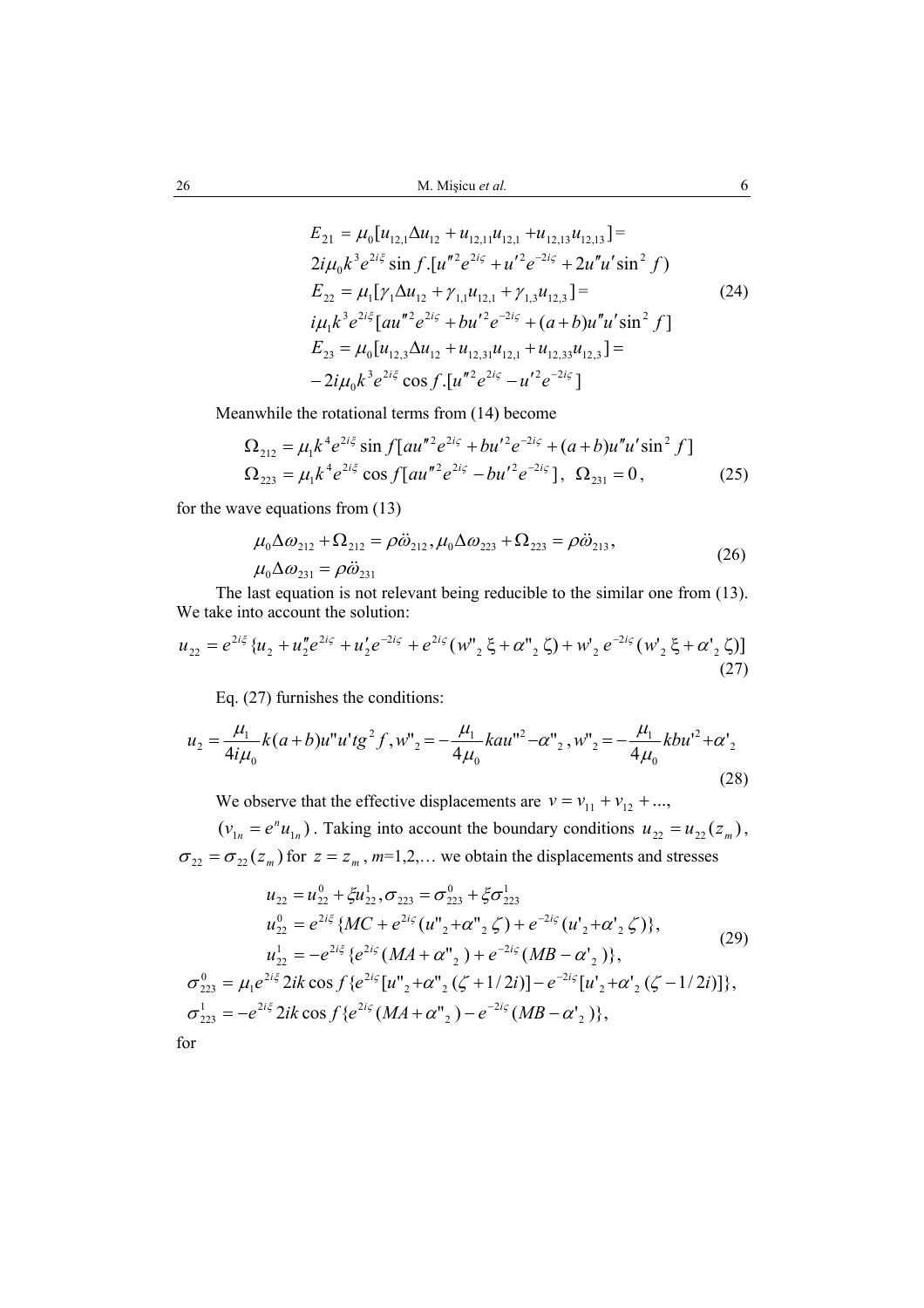$$
M = \mu_1 k / 4i\mu_0, A = au''^2, B = bu'^2, C = (a+b)u''u'tg^2f
$$

#### **4. WAVE PROPAGATION IN A LAYER WITH FREE SURFACE**

We consider a layer  $0 \le d \le z$  with a non-loaded surface  $z = 0$ . Meanwhile at the interface  $z = d$  no arriving ascendent front waves with frequency  $2\omega$  do occur. For this reason we have to cancel the terms containing  $e^{-2i\zeta}$  in the solution (27). Hence we have the conditions:

$$
u_{22}^0 = 0, u_{22}^1 = 0 \sigma_{223}^0 = 0, \sigma_{223}^1 = 0 \tag{30}
$$

We yield the solution:

$$
u_{22} = Me^{2i\xi} \{ C(1 - e^{-2ik(d-z)\cos f}) + e^{2i\zeta} Ak(d-z)\cos f \} -
$$
  

$$
e^{-2i\zeta} [(A-B)/2 + iBk(d-z)\cos f + Ce^{-2ikd\cos f}] \}
$$
 (31)

In order to obtain the amplification effects amplitudes due to nonlinearity compared with the linear amplitudes we take into account the ratio  $K = u_{22}/u^2$  for *z* = 0 which expresses the increment of displacement values of ascendent waves at the basis of the superficial layer (corresponding to already amplified effects through the linearly behavior of deeper rocks). We resort to the notations (*T* stands for the oscillation period).

$$
m = \frac{\mu_1}{\mu_0}, \theta = \Delta \cos f, \Delta = \frac{d}{L}, U'' = \frac{u''}{L}, L = \frac{T\beta_0}{2\pi} = \frac{1}{k}, \varepsilon = \frac{u'}{u''}
$$
(32)

We obtain the expression

$$
K = \frac{1}{LU'} Me^{2i\xi} \{C(1 - 2\cos 2\theta) + \frac{A - B}{2}\frac{1}{4}(i\theta - \frac{1}{2})\} =
$$
  
=  $\frac{1}{4}mU'' \{a(i\theta - \frac{1}{2}) + \varepsilon(a+b)tg^2 f(1 - 2\cos 2\theta) + b\varepsilon^2 (i\theta - \frac{1}{2})\}$  (33)

The last results may be further used for effective calculations taking into account the occurring parameters denoted above. We mention the fact that since the linear theory furnishes the expressions  $\varepsilon = 1 - \frac{2D}{1 + 2D}$ ,  $D = e^{i\theta} \text{tg } \theta$  $= 1 - \frac{2D}{1 + 2D}$ ,  $D = e^{i\theta}$ tg $\theta$ , fact which reduces the number of parameters. We observe that in the range  $0 \le \theta \le 2\pi$  the absolute value of  $\varepsilon$  does not exceed the unity and for  $\theta$  close to the value  $\pi/4$  tends to 0 that according to the condition (20) we may take  $A = -B$  with  $a = -b = 1$ . On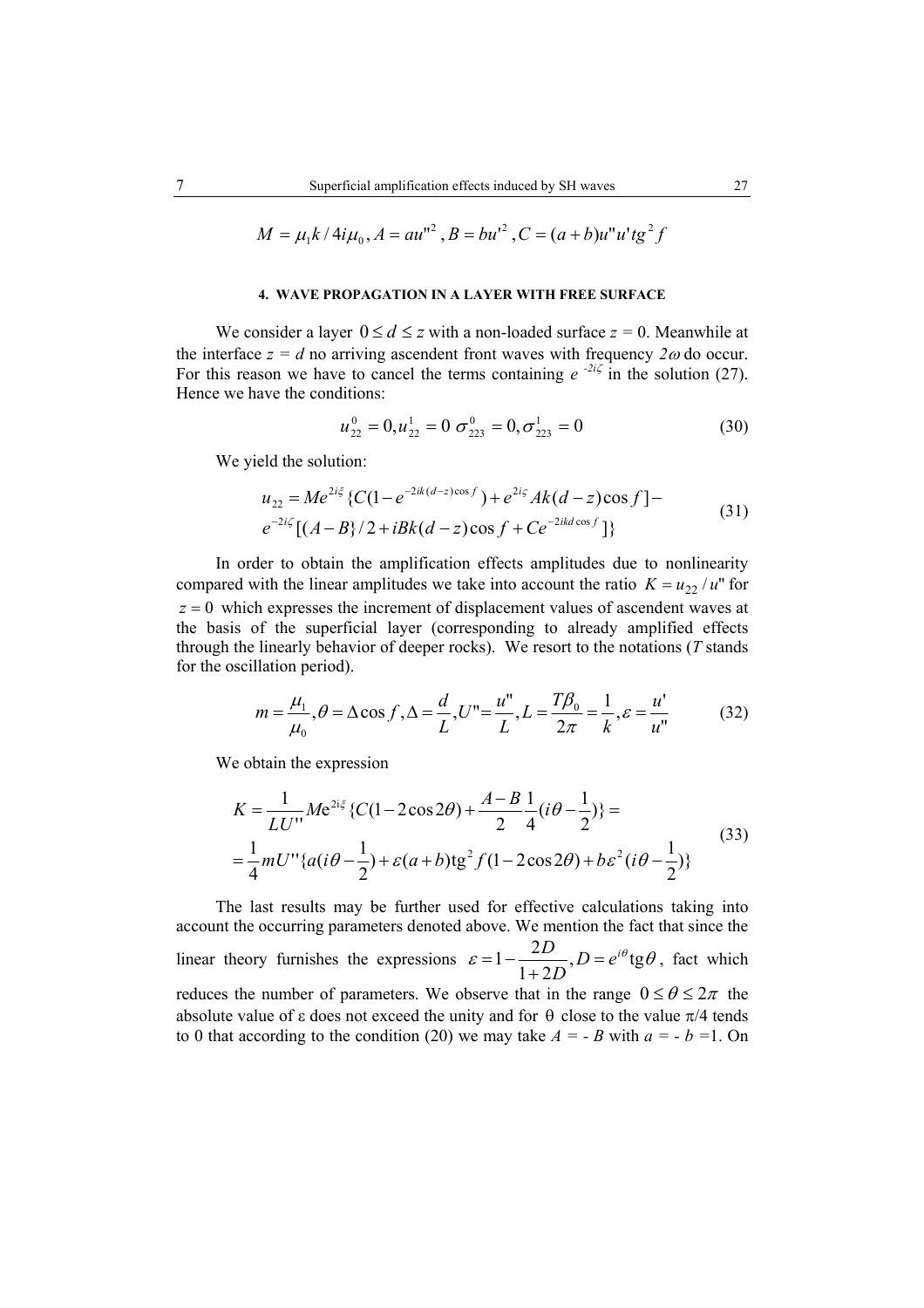the other hand in a range shorter than the interval  $-30^\circ \le f \le 30^\circ$  we may take  $T, K' = 2\sqrt{1 + 4\theta^2}$ 8  $K \approx \chi K'$ ,  $\chi = \frac{1}{2} mU''$ ,  $K' = 2\sqrt{1 + 4\theta^2}$ . By taking into account both conditions we observe that these assumptions correspond to the northern part of the Romanian Plain close to the town of Bucharest. We resort to the following ranges for the numerical values of parameters:  $0.2 \le m \le 0.8$ ,  $T \approx 0.5$ "-1",  $0.015 km \le d \le 0.3 km, 0.1 km/sec \le \beta_0 \le 1 km/sec, \quad 0 \le f \le 30^{\circ}, \quad u'' \approx 0.0003 km.$ The enounced ranges correspond to very soft soils (*m*), a reported oscillation period (*T*) during the major seismic events, the thickness of superficial soft soils in the Bucharest region (*d*), the velocity of transversal waves in superficial very soft layers ( $\beta_0$ ), the direction of front waves in the mentioned region (*f*) and the maximal reported amplitude  $u'' \approx 30$ cm. Accordingly we have  $0km \le L \le 0.01km$ ,  $0 \le \Delta \le 15$ . More general results may also be obtained for larger ranges as the quoted ones.

The obtained formula emphasizes following qualitative features of amplification effects:

1. *K* increases proportionally to the ratio *m* of the second and first shear moduli, fact which expresses the importance of the nonlinear behavior of soft soils in seismic risk evaluation.

2. *K* increases proportionally to the amplitudes of ascendent seismic waves fact which emphasizes that seismic risk is enhanced by the nonlinear behavior of soft soils especially for strong earthquakes.

3. *K* is influenced by the parameter ∆ which depends upon the ratio of thickness of the layer *d* to characteristic length *L.* This fact involves a variation of the amplification consisting of its vanishing in so-called shadowed regions concentrically located with respect to the epicenter.

4. *K* decreases with the epicentral distance (determined by the increase of the orientation angle *f*) of front waves according to a nonlinear law, fact which emphasizes the importance of evaluating the seismic risk in soft soils with nonlinear behavior belonging to the epicentral regions.

5. *K* increases for lower periods of seismic waves and propagation velocities of transversal waves also according to a nonlinear law (in which occurs the characteristic length which depends upon the mentioned parameters).

6. *K* increases with the thickness of superficial layers due to the softness effects produced on larger trajectory of waves in the soil, again according to the nonlinear law.

In view of effective numerical calculus were plotted in diagrams the curves yielding, respectively, the parameter  $\chi$  for the values of the ratio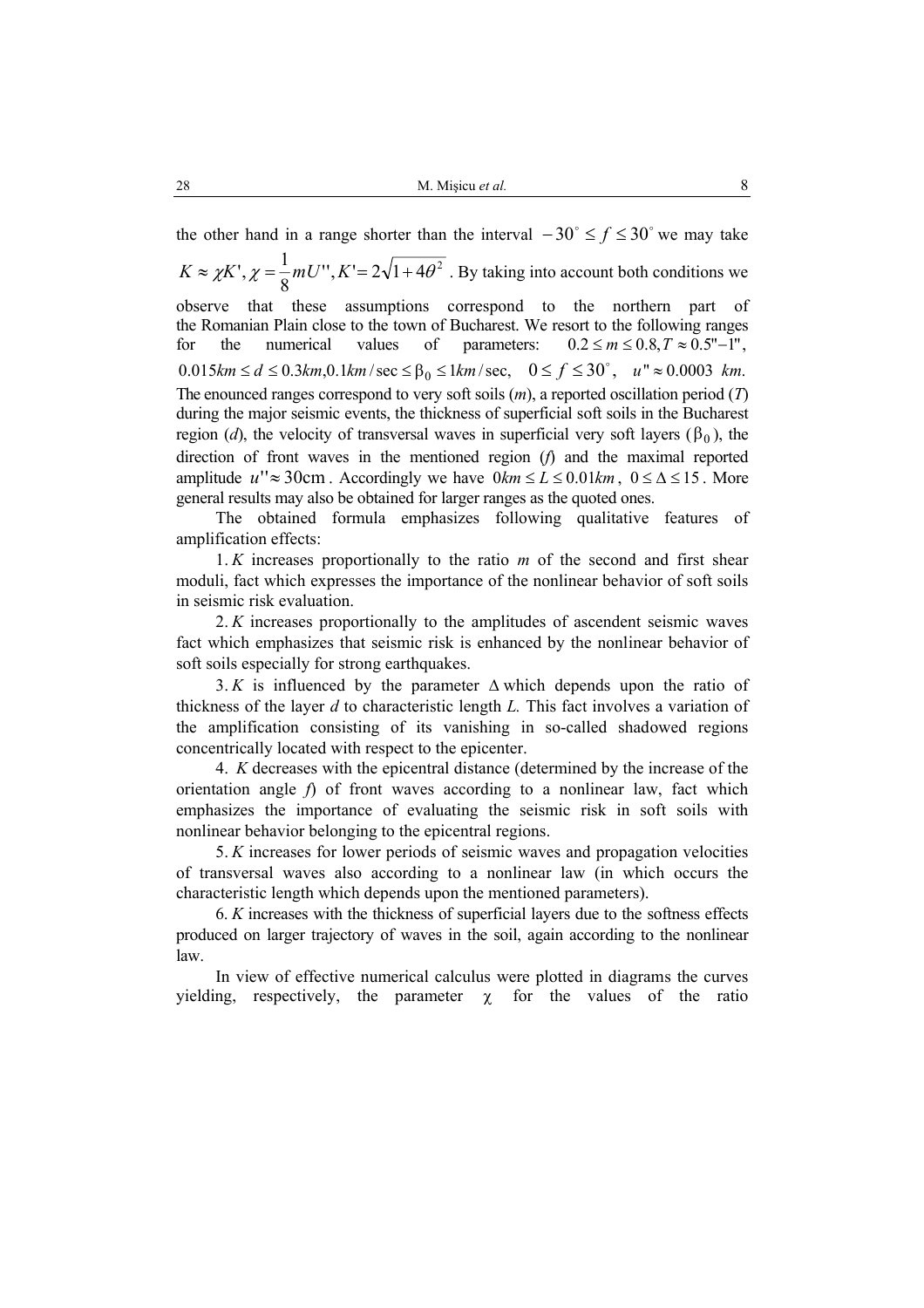$m = 0.2 \div 0.8$  and  $U'' = 0.01 \div 0.04$  (Fig. 1) and the amplification coefficient *K* for values of parameters  $\chi = 0 \div 0.002$  and  $\theta = 0^\circ \div 35^\circ$  (Fig. 2).



Fig. 1 – Variation diagram  $\chi - m$ , for  $0 \le m \le 0.8, 0.01 \le U'' \le 0.04$ .

# **5. CONCLUSIONS**

The maximal additional amplification coefficients due to nonlinear effects (referred to the basic ascendent amplitudes) may reach values corresponding to very soft soils and superficial layers up to 0.28, values appropriate to the amplification due to the linear behavior of layered soil of reported major earthquakes (Cornea *et al.*, 1980; Cornea, Mişicu, 1981), but which were determined without considering the nonlinear branch of stress-strain constitutive curves or the very soft local and very local response of soil. In such cases the entire resulting amplification coefficient may reach a greater value emphasizing a catastrophic exceptional situation. Of course, the above data furnish generally more ponderate indications fit for the mentioned region but do not exclude extremal possibilities since on a large area especially with very altered grounds dues to the human activities such occurrences must not be skipped out.

On the basis of these results and using previous developed isoseistic description of seismic effects extended over the Romanian territory, a new set of